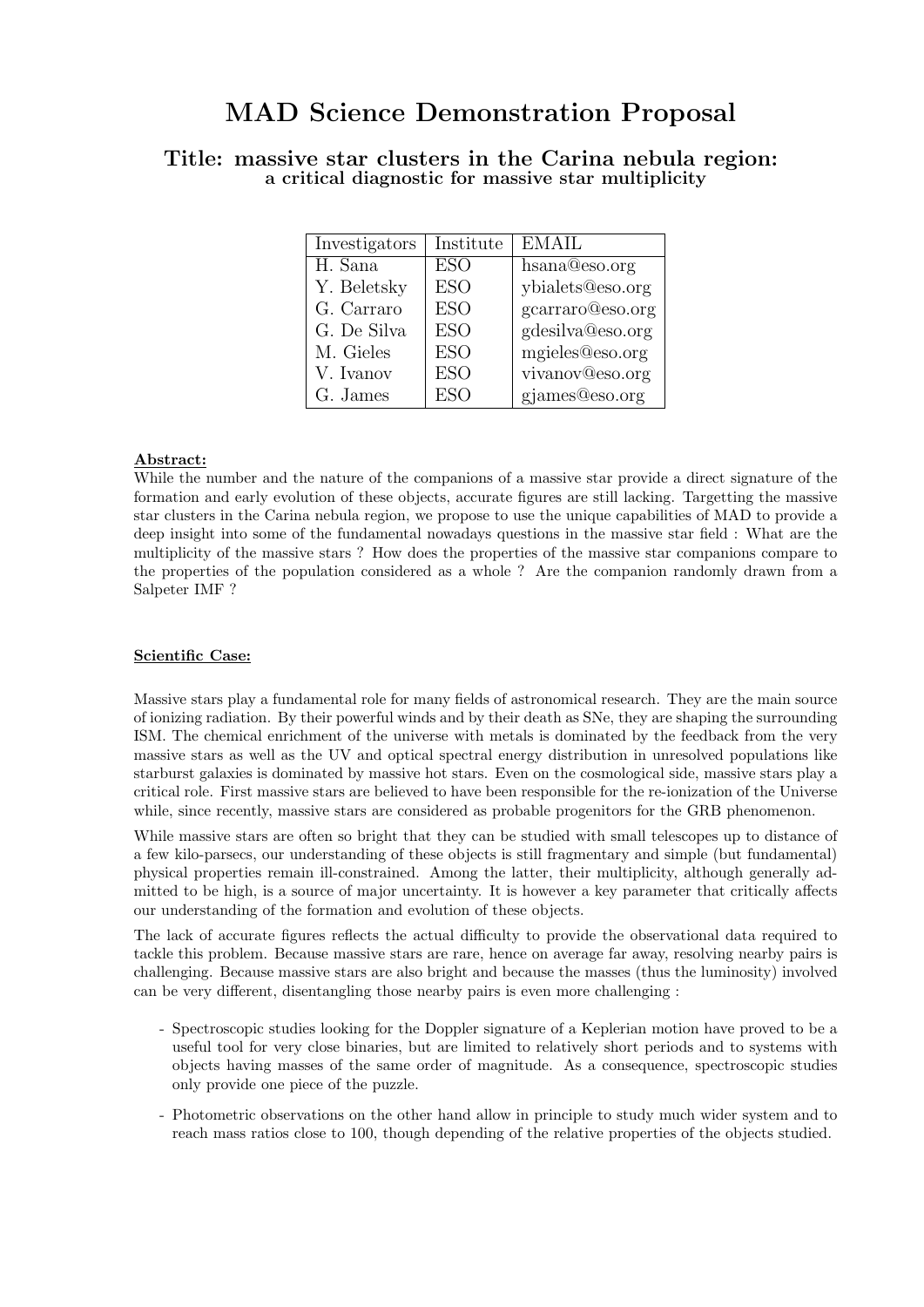Therefore, only by combining long-term spectroscopic monitoring with high-resolution high-dynamics astro-photometric data of a significant sample of relatively nearby objects will we be able to address the problem. While several clusters [1, 4, 5] of massive stars have been the target of such a long-term spectroscopic monitoring, the photometric data are still lacking. Only the very few massive stars in the Orion nebula have been investigated in details yielding, interestingly, a fraction of companions per massive stars as high as 1.4 [3].

Extending these investigations to a statistically significant sample of objects is however required to probe the properties of the population as a whole. However, so far, the required spatial resolution was only available from space or from AO ground-based systems. The narrow field of view (fov) of the latter, however, was requiring to observe each object individually, rendering the required amount of telescope time rather prohibitive.

In this context, the AO capabilities of MAD on a large fov combined with the sensitivity provided by an 8-m class telescope offer a unique opportunity to collect the missing photometric observations of a statistically significant set of massive stars to tackle this question.

#### Current project:

The Carina nebula region ( $d \sim 2.3$  kpc) definitely offers one of the closest and best sample of massive stars spanning the whole mass spectrum up to about  $80M_{\odot}$  (Tr 16 includes  $\eta$  Car while Tr 14 hosts one of the very rare O2 star with an estimated zero-age mass about  $80M_{\odot}$ ). The massive stars population in the Carina nebula is spread into 6 different clusters: Tr 14, Tr 15 and Tr 16 are located in the core of the H II region and displays a compact core while Cr 228, Bo 10 and Bo 11 are slightly loser aggregates, somewhat offsets from the nebula core.

We propose to acquire high-dynamics image of the core of 5 of the 6 clusters in the Carina region. All together, these clusters shelter no less than 60 O-type stars, and over a hundred early B objects [6]. Their multiplicity has already been addressed using spectroscopic data and only appropriate photometric data are missing. While the K-band is the best suited for the purpose of finding the companions (better AO correction, better contrast between early-type stars and late-type companions), completing these observations with J and H filters will further allow us to better characterize the nature of the companions.

The obtained data will allow us to probe the mass-function distribution of the massive star companions. Comparing the latter with the (possibly revised) mass function in the core of these clusters, one will be able to address the following questions : are the companion of massive stars drawn randomly from the same initial mass function than the cluster population ? If not, what are the properties of such mass function ? Answering the latter questions will bring strong constraints on the formation and early evolution of the massive stars. [2, 8]

#### Summary:

All in all, this project will provide us with a unique characterization of the massive star environment and companionship the clusters in the Carina region, increasing the number of objects studied with such an accuracy by over one order of magnitude. By bringing to firmer ground the estimation of the number of companion per massive stars and by investigating the global properties of the companion population, the obtained data set will provide key observational guidelines to one of the nowadays most critical astrophysical questions : how do massive stars form ?

- 1. Garc`ıa & Mermilliod 2001, A&A 368, 122 5. Sana et al. 2007, MNRAS, in press
- 2. Malkov & Zinnecker 2001, MNRAS 321, 149 6. Smith 2006, MNRAS 367, 763
- 3. Preibisch et al. 2001, IAU Symp., 200, 69 7. Tapia et al. 2003, MNRAS 339, 44
- 
- 
- 
- 
- 4. Sana 2005, PhD thesis, Liège University 8. Weidner & Kroupa 2007, MNRAS, submitted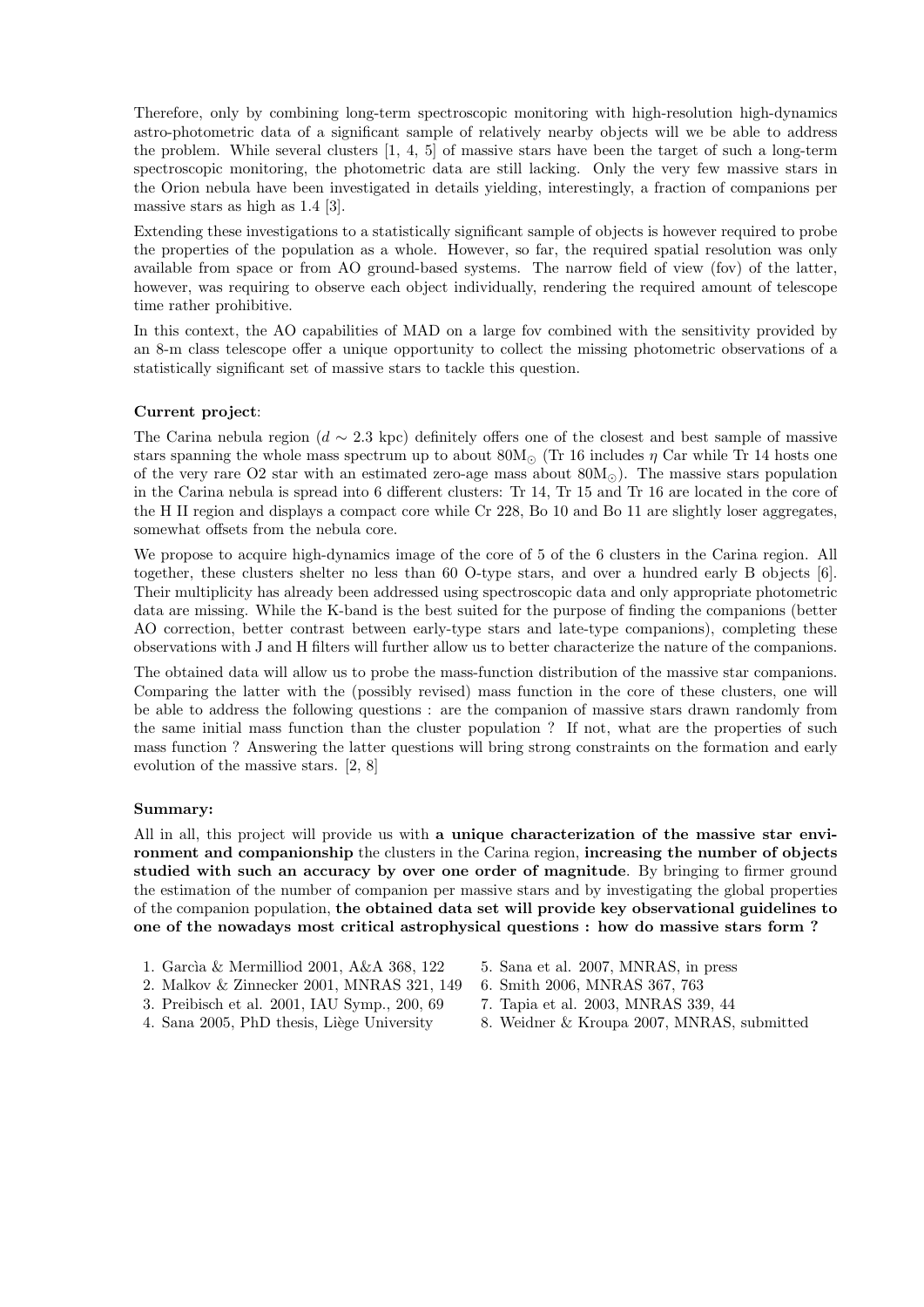| Targets and integration time |  |  |  |  |
|------------------------------|--|--|--|--|
|------------------------------|--|--|--|--|

| Target   | RA       | DEC           | Filter         | Magnitudes     | Total integration | Field          |
|----------|----------|---------------|----------------|----------------|-------------------|----------------|
|          |          |               |                |                | time (sec)        | (arcmin)       |
| Tr 14    | 10 43 57 | $-59.32.53$   | $_{\rm J}$     | $J = 6.2 - 19$ | 150               | $\overline{2}$ |
| Tr 14    | 10 43 57 | $-593253$     | H              | $H = 6.1 - 19$ | 150               | $\overline{2}$ |
| Tr 14    | 10 43 57 | $-593253$     | Κs             | $K=6.0-17$     | 300               | $\overline{2}$ |
| Tr 16    | 10 45 03 | $-59\;41\;03$ | $_{\rm J}$     | $J = 7.7 - 19$ | 150               | $\overline{2}$ |
| Tr 16    | 10 45 03 | $-59,41,03$   | H              | $H = 7.7 - 19$ | 150               | $\overline{2}$ |
| Tr 16    | 10 45 03 | $-59\;41\;03$ | K <sub>S</sub> | $K = 7.6 - 17$ | 300               | $\overline{2}$ |
| Tr 15    | 10 44 42 | $-595159$     | J              | $J = 9.0 - 19$ | 150               | $\overline{2}$ |
| Tr 15    | 10 44 42 | $-595159$     | H              | $H = 9.0 - 19$ | 150               | $\overline{2}$ |
| Tr 15    | 10 44 42 | $-595159$     | K <sub>S</sub> | $K = 9.0 - 17$ | 300               | $\overline{2}$ |
| $Cr$ 228 | 10 43 52 | $-6000606$    | J.             | $J = 9.1 - 19$ | 150               | $\overline{2}$ |
| $Cr$ 228 | 10 43 52 | $-6000606$    | H              | $H = 8.7 - 19$ | 150               | $\overline{2}$ |
| $Cr$ 228 | 10 43 52 | $-6000606$    | K <sub>S</sub> | $K = 8.6 - 17$ | 300               | $\overline{2}$ |
| Bo 11    | 10 47 15 | $-60$ 05 41   | $_{\rm J}$     | $J = 7.2 - 19$ | 150               | $\overline{2}$ |
| Bo 11    | 10 47 15 | $-600541$     | H              | $H = 7.1 - 19$ | 150               | $\overline{2}$ |
| Bo 11    | 10 47 15 | $-600541$     | K <sub>S</sub> | $Ks=6.8-17$    | 300               | $\overline{2}$ |

# Guide stars list and positions

| Target: Tr 14  |                                  |                                   |          |
|----------------|----------------------------------|-----------------------------------|----------|
|                | $\overline{\mathbf{RA}''_{rel}}$ | $\overline{\mathbf{DEC}''_{rel}}$ | V Mag    |
| GS1            | 10:43:48.82                      | $-59:33:24.8$                     | 10.7     |
| GS2            | 10:43:59.92                      | $-59:32:25.4$                     | 9.3      |
| GS3            | 10:43:57.69                      | $-59:33:39.2$                     | 11.2     |
| Target: Tr 15  |                                  |                                   |          |
| GS1            | 10:44:40.60                      | $-59:22:28.4$                     | 10.6     |
| GS2            | 10:44:40.99                      | $-59:21:11.9$                     | 11.0     |
| GS3            | 10:44:46.86                      | $-59:21:52.6$                     | 11.6     |
| Target: Tr 16  |                                  |                                   |          |
| GS1            | 10:45:05.85                      | $-59:40:06.4$                     | 8.2      |
| GS2            | 10:45:11.21                      | $-59:41:11.3$                     | 10.8     |
| GS3            | 10:44:57.96                      | $-59:41:03.5$                     | 11.8     |
| Target: Cr 228 |                                  |                                   |          |
| GS1            | 10:43:52.26                      | $-60:07:04.0$                     | 6.5      |
| GS2            | 10:43:46.98                      | $-60:05:49.3$                     | 9.7      |
| GS3            | 10:44:00.43                      | $-60:06:00.0$                     | 8.8      |
| Target: Bo 11  |                                  |                                   |          |
| GS1            | 10:47:12.49                      | $-60:05:49.9$                     | 8.4      |
| GS2            | 10:47:22.08                      | $-60:05:57.7$                     | 10.7     |
| GS3            | 10:47:15.84                      | $-60:05:39.9$                     | $10.3\,$ |